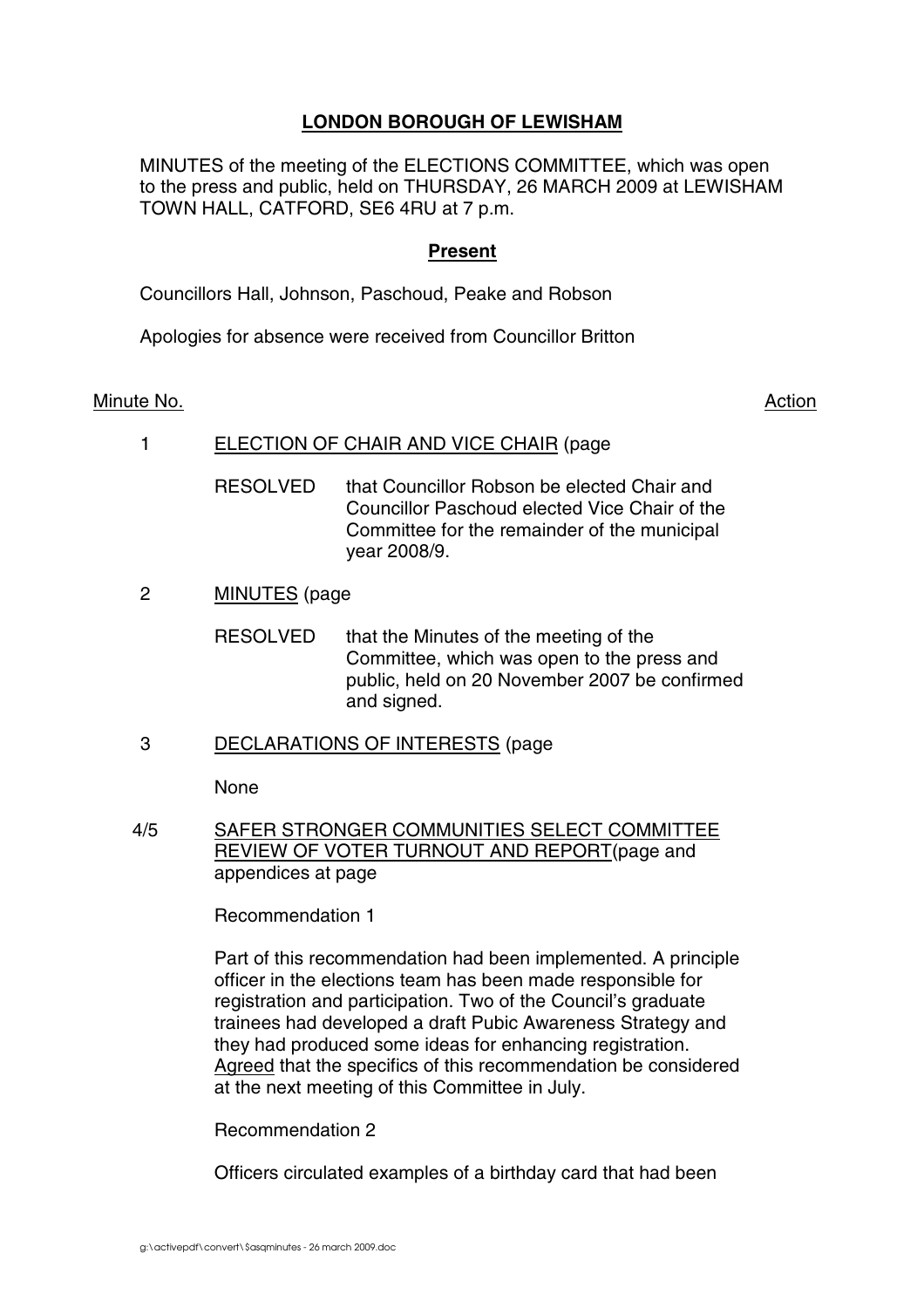#### Minute No. 2008 2012 2022 2023 2024 2022 2022 2023 2024 2022 2023 2024 2022 2023 2024 2022 2023 2024 2022 2023

produced for circulation to 18 year olds in an effort to encourage newly qualified electors to vote. Agreed to note the progress.

Recommendation 3

Agreed to note the progress.

Recommendation 4

The Head of Law said that comparing the council tax database with the Electoral Register would be difficult to administer because it would be costly and it would highlight all types of discrepancies that were not required. However, officers would be looking into the feasibility of the proposed work. Agreed that officers should consider a wider scope than just the Council data base and report back to this meeting in July.

Recommendation 5

Agreed that more information is required.

Recommendation 6

Agreed that a copy of the reports be sent to all group leaders for them to consider within their respective parties.

Recommendation 7

The Advisor to the Young Mayor said that the recommendation was a positive suggestion but the current structure and resources may not support the idea at this stage and it was agreed that the citizen's panel needed to settle down before any new initiative was agreed.

Agreed that a report be submitted to the Mayor and Cabinet in a years' time.

Recommendation 8

The Head of Corporate Policy & Governance said that the 'Be a Councillor' campaign had been discussed by the Member Development Steering Group. It was considered that the selection process was well under way and the campaign was, therefore, too late for this year. It was suggested that members should be encouraged into wider areas of engagement; school governors, pct boards and civic engagements.

Agreed that the comments of the Steering Group be noted, and that members be encouraged into wider areas of engagement.